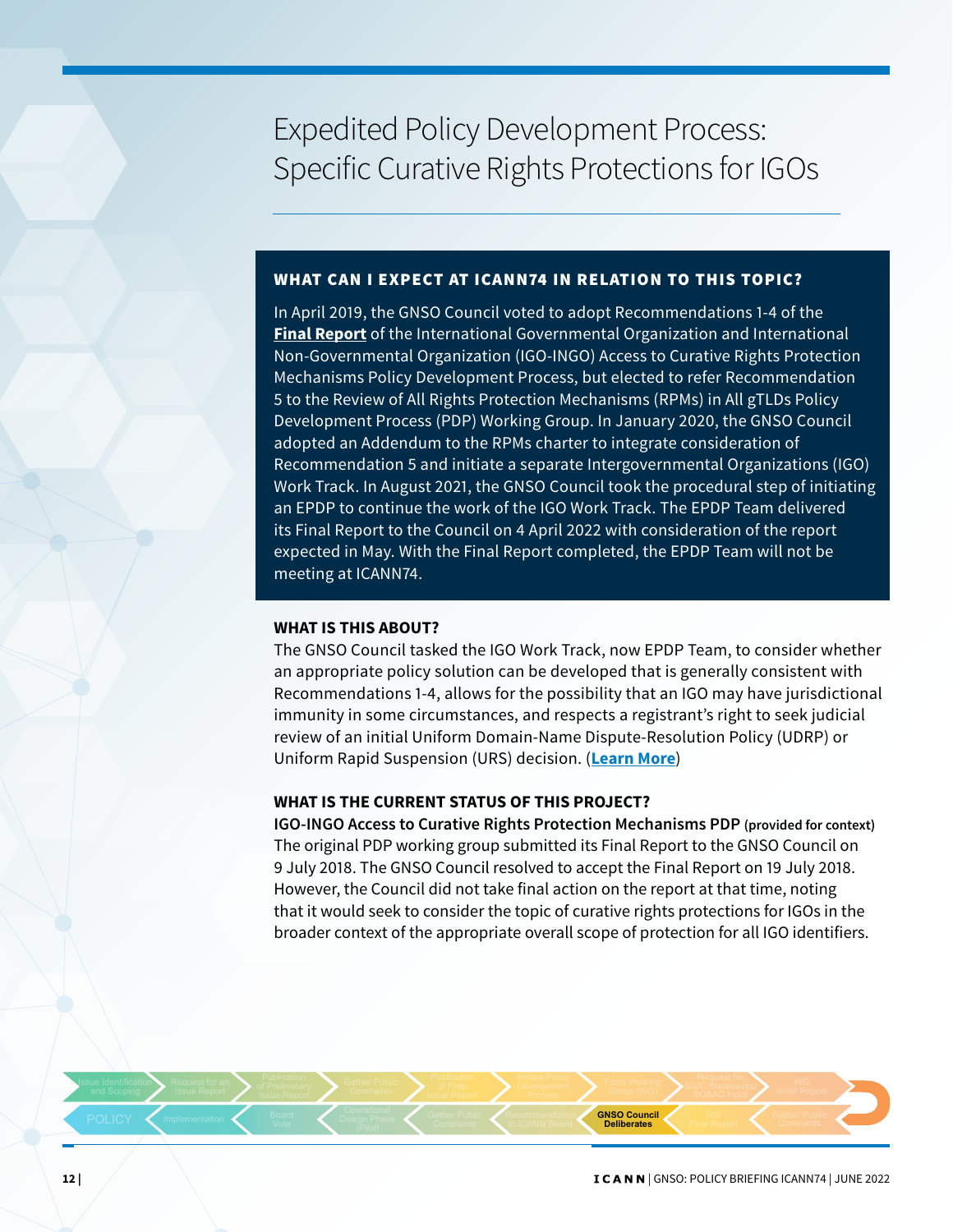The GNSO Council's deliberations included consultation with the Governmental Advisory Committee (GAC). On 18 April 2019, the Council resolved to approve Recommendations 1-4 of the Final Report and refer Recommendation 5 to the Review of All RPMs in All gTLDs PDP Working Group as part of its Phase 2 work.

On 16 May 2019, the GNSO Council transmitted its Recommendations Report (relating to Recommendations 1-4) to the ICANN Board. ICANN org conducted a **[Public Comment](https://www.icann.org/en/public-comment/proceeding/gnso-policy-development-process-on-igo-ingo-access-to-curative-rights-protection-mechanisms-policy-recommendations-for-icann-board-consideration-11-07-2019)** consultation process for Recommendations 1-4 from 11 July to 20 August 2019. The GAC sent a **[letter](https://gnso.icann.org/sites/default/files/file/field-file-attach/ismail-to-drazek-17apr19-en.pdf)** to the GNSO Council, noting the Council's approval of Recommendations 1-4 and referring Recommendation 5 to the Review of All RPMs in All gTLDs PDP Working Group to ensure it is consistent with GAC advice.

## **EPDP on Specific Curative Rights Protections for IGOs**

Following its referral of Recommendation 5 to the Review of All RPMs in All gTLDs PDP, the GNSO Council prepared a draft Addendum to the RPMs charter and consulted with the GAC and IGO representatives. Subsequently, the GNSO Council adopted the **[Addendum](https://gnso.icann.org/sites/default/files/file/field-file-attach/rpms-charter-addendum-09jan20-en.pdf)** in January 2020 to initiate a separate IGO Work Track.

In September 2020, the GNSO Council conducted an Expression of Interest process for the IGO Work Track Chair and issued a call for volunteers to the various community groups to appoint members to the work track. Members of the work track met for the first time on 22 February 2021 and made significant progress on preliminary draft recommendations. Following the procedural step noted above to initiate an EPDP to complete the IGO Work Track's work, the EPDP Team published its **[Initial Report for Public Comment](https://www.icann.org/en/public-comment/proceeding/initial-report-epdp-specific-curative-rights-protections-igos-14-09-2021)** on 14 September 2021. The EPDP Team has considered the comments received and made changes to its report as necessary. The Final Report and its five recommendations were delivered to the GNSO Council on 4 April 2022.